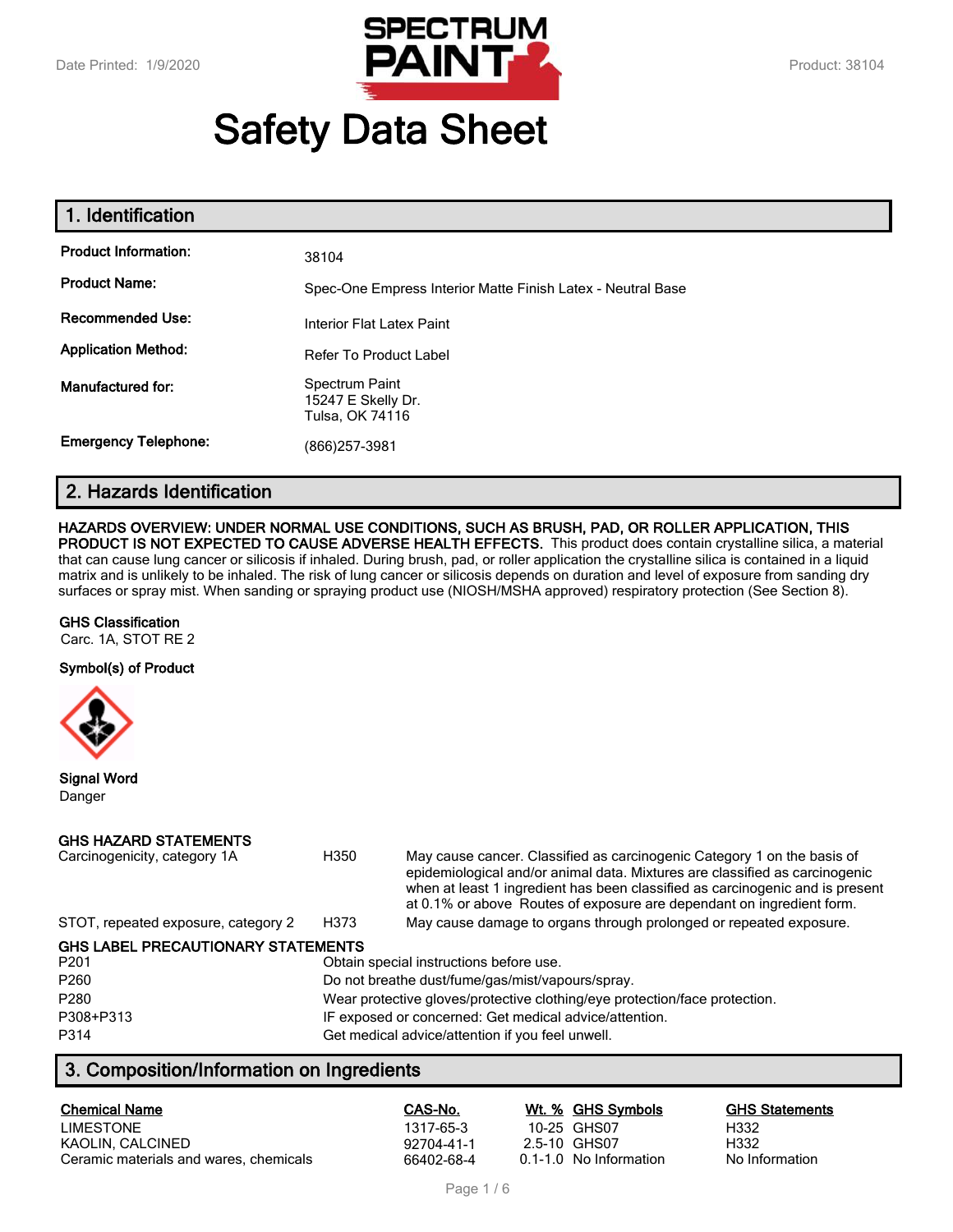LUBRICATING OILS (petroleum), C15-30, hydrotreated neutral oil-based AMMONIUM HYDROXIDE 1336-21-6 0.1-1.0 GHS05-GHS07 H302-314-335 LUBRICATING OILS (petroleum) C20-50, hydrotreated neutral oil-based

72623-86-0 0.1-1.0 No Information No Information 0.1-1.0 GHS07-GHS08 72623-87-1 0.1-1.0 No Information No Information

The text for GHS Hazard Statements shown above (if any) is given in the "Other information" Section.

# **4. First-aid Measures**



**FIRST AID - INHALATION:** Remove person to fresh air. If signs/symptoms continue, get medical attention.

**FIRST AID - SKIN CONTACT:** WASH WITH SOAP AND WATER. REMOVE CONTAMINATED CLOTHING AND CLEAN BEFORE REUSE.

**FIRST AID - EYE CONTACT:** FLUSH EYES WITH WATER FOR AT LEAST 15 MINUTES. GET MEDICAL HELP IF IRRITATION PERSISTS.

**FIRST AID - INGESTION:** Due to possible aspiration into the lungs, DO NOT induce vomiting if ingested. Have the victim drink 8 to 10 ounces (240 - 300 ml) of water to dilute the material in the stomach. If vomiting occurs naturally, have the victim lean forward to reduce the risk of aspiration. Consult a physician immediately.

# **5. Fire-fighting Measures**

**UNUSUAL FIRE AND EXPLOSION HAZARDS:** Container may rupture on heating.

**SPECIAL FIREFIGHTING PROCEDURES:** Use a self-contained breathing apparatus with full facepiece operated in pressuredemand or other positive pressure mode. USE WATER SPRAY TO COOL FIRE EXPOSED CONTAINERS.

**EXTINGUISHING MEDIA:** Carbon Dioxide, Dry Chemical, Foam, Water Fog

## **6. Accidental Release Measures**

#### **ENVIRONMENTAL PRECAUTIONS:** No Information

**STEPS TO BE TAKEN IN CASE MATERIAL IS RELEASED OR SPILLED:** ISOLATE HAZARD AREA AND KEEP UNNECESSARY PEOPLE AWAY. DO NOT ALLOW THE LIQUID TO ENTER INTO ANY SEWERS, ONTO THE GROUND OR INTO ANY BODY OF WATER. FOR LARGE SPILLS, USE A DIKE AND PUMP INTO APPROPRIATE CONTAINERS. SMALL SPILLS, DILUTE WITH WATER AND RECOVER OR USE NON-COMBUSTIBLE ABSORBENT MATERIAL AND SHOVEL INTO WASTE CONTAINERS.

## **7. Handling and Storage**



**HANDLING:** KEEP FROM FREEZING.

**STORAGE:** Store in a cool dry area. KEEP OUT OF REACH OF CHILDREN.

## **8. Exposure Controls/Personal Protection**

| Ingredients with Occupational Exposure Limits |                         |                       |                       |                         |  |
|-----------------------------------------------|-------------------------|-----------------------|-----------------------|-------------------------|--|
| <b>Chemical Name</b>                          | <b>ACGIH TLV-TWA</b>    | <b>ACGIH-TLV STEL</b> | <b>OSHA PEL-TWA</b>   | <b>OSHA PEL-CEILING</b> |  |
| <b>LIMESTONE</b>                              | $5 \text{ mg/m}$        | N.E.                  | $5 \text{ mg/m}$      | N.E.                    |  |
|                                               | (Respirable fraction)   |                       | (Respirable fraction) |                         |  |
| KAOLIN, CALCINED                              | N.E.                    | N.E.                  | N.E.                  | N.E.                    |  |
| Ceramic materials and wares, chemicals N.E.   |                         | N.E.                  | N.E.                  | N.E.                    |  |
| LUBRICATING OILS (petroleum), C15-30, 5 mg/m3 |                         | 10 mg/m $3$           | $5 \text{ mg/m}$      | N.E.                    |  |
| hydrotreated neutral oil-based                |                         |                       |                       |                         |  |
| AMMONIUM HYDROXIDE                            | 25ppm                   | 35 ppm                | N.E.                  | N.E.                    |  |
| <b>CRYSTALLINE SILICA</b>                     | $0.05 \,\mathrm{mg/m3}$ | N.E.                  | $0.1 \text{ mg/m}$    | N.E.                    |  |
|                                               | (Respirable dust)       |                       | (Respirable dust)     |                         |  |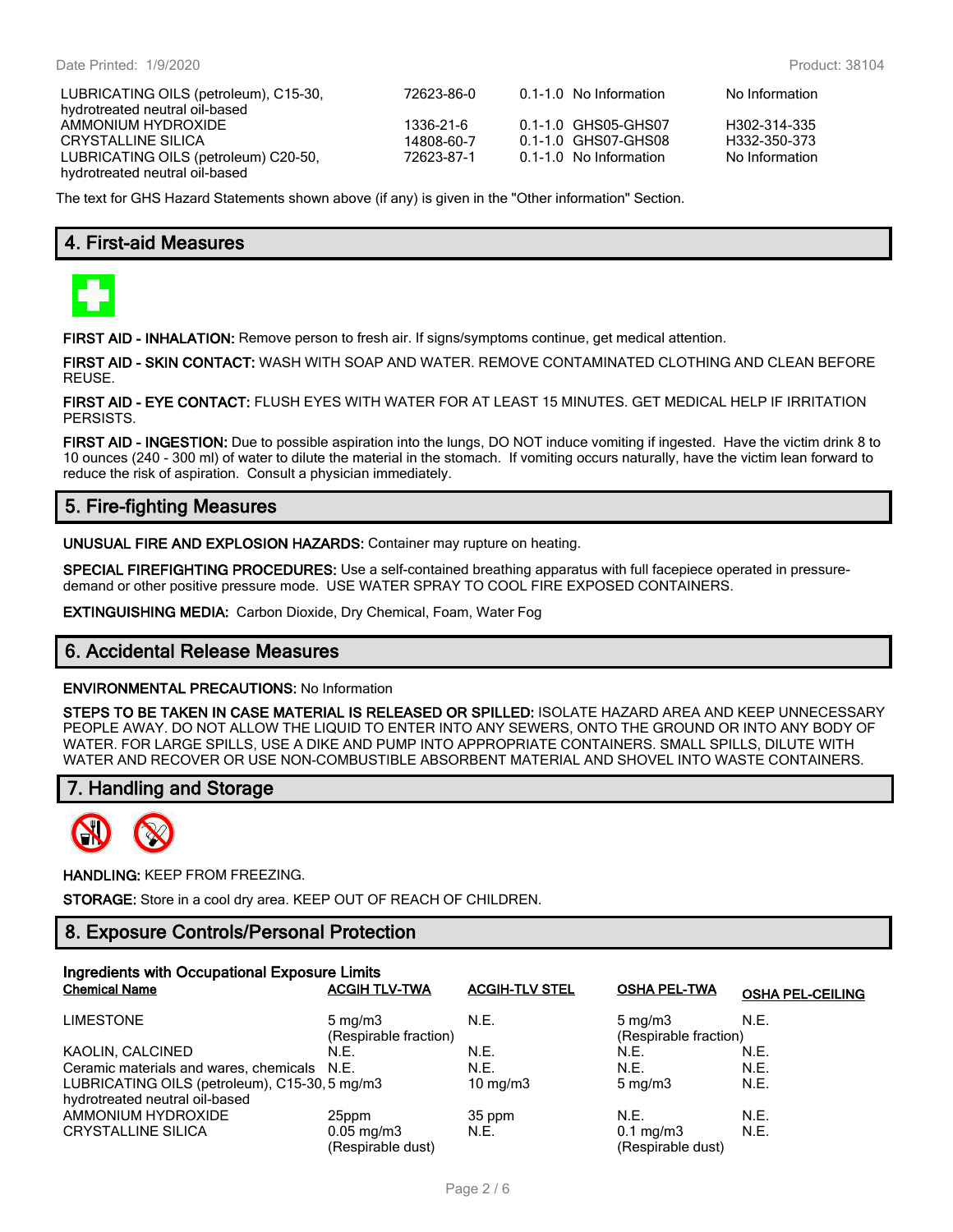LUBRICATING OILS (petroleum) C20-50, 5 mg/m3 hydrotreated neutral oil-based

5 mg/m3 10 mg/m3 5 mg/m3 N.E.

**Further Advice: MEL = Maximum Exposure Limit OES = Occupational Exposure Standard SUP = Supplier's Recommendation Sk = Skin Sensitizer N.E. = Not Established**

## **Personal Protection**



**RESPIRATORY PROTECTION:** In order to avoid inhalation of spray-mist and sanding dust, all spraying and sanding must be done wearing adequate respirator.



**SKIN PROTECTION:** Sensitive individuals should wear gloves to prevent repeated contact.



**EYE PROTECTION:** Safety glasses with side-shields



**OTHER PROTECTIVE EQUIPMENT:** No Information



**HYGIENIC PRACTICES:** Wash hands before eating, drinking, or smoking.

# **9. Physical and Chemical Properties**

| Appearance:                   | <b>Thick Liquid</b> | <b>Physical State:</b>            | Liauid         |
|-------------------------------|---------------------|-----------------------------------|----------------|
| Odor:                         | Slight Ammonia Odor | <b>Odor Threshold:</b>            | No Information |
| Density, Ib/gal:              | $9.44 - 9.84$       | pH:                               | No Information |
| Freeze Point, °C:             | No Information      | <b>Viscosity:</b>                 | No Information |
| <b>Solubility in Water:</b>   | No Information      | Partition Coefficient, n-octanol/ | No Information |
| Decomposition temperature, °C | No Information      | water:                            |                |

**No Information** 

**Vapor Density:** Lighter Than Air **Vapor Pressure, mmHg:** No Information

**Appearance:** Thick Liquid **Physical State:** Liquid Slight Ammonia Odor **Collact Codor Threshold:** No Information **Freeze Point Point Contracts Point Point Point Point Point Point Point Point Point Point Point Point Point Point Point Point Point Point Point Point Point Point Point Point Point Point Point Point Point Point Point Point water:**

**Boiling Range, °C:** 98 - 104 **Explosive Limits, %:** N/A **Combustibility:** Does Not Support Combustion **Flash Point, °C:** Not Applicable<br> **Evaporation Rate:** Slower Than Ether **Auto-Ignition Temperature, °C** No Information **Evaporation Rate:** Slower Than Ether **Auto-Ignition Temperature, °C** No Information

(See "Other information" Section for abbreviation legend)

# **10. Stability and Reactivity**

**STABILITY:** THIS MATERIAL IS STABLE UNDER NORMAL STORAGE AND HANDLING CONDITIONS.

**CONDITIONS TO AVOID:** AVOID HIGH TEMPERATURES AND FREEZING.

**INCOMPATIBILITY:** No Information

**HAZARDOUS DECOMPOSITION PRODUCTS:** MAY GENERATE TOXIC OR IRRITATING COMBUSTION PRODUCTS. MAY GENERATE CARBON MONOXIDE GAS.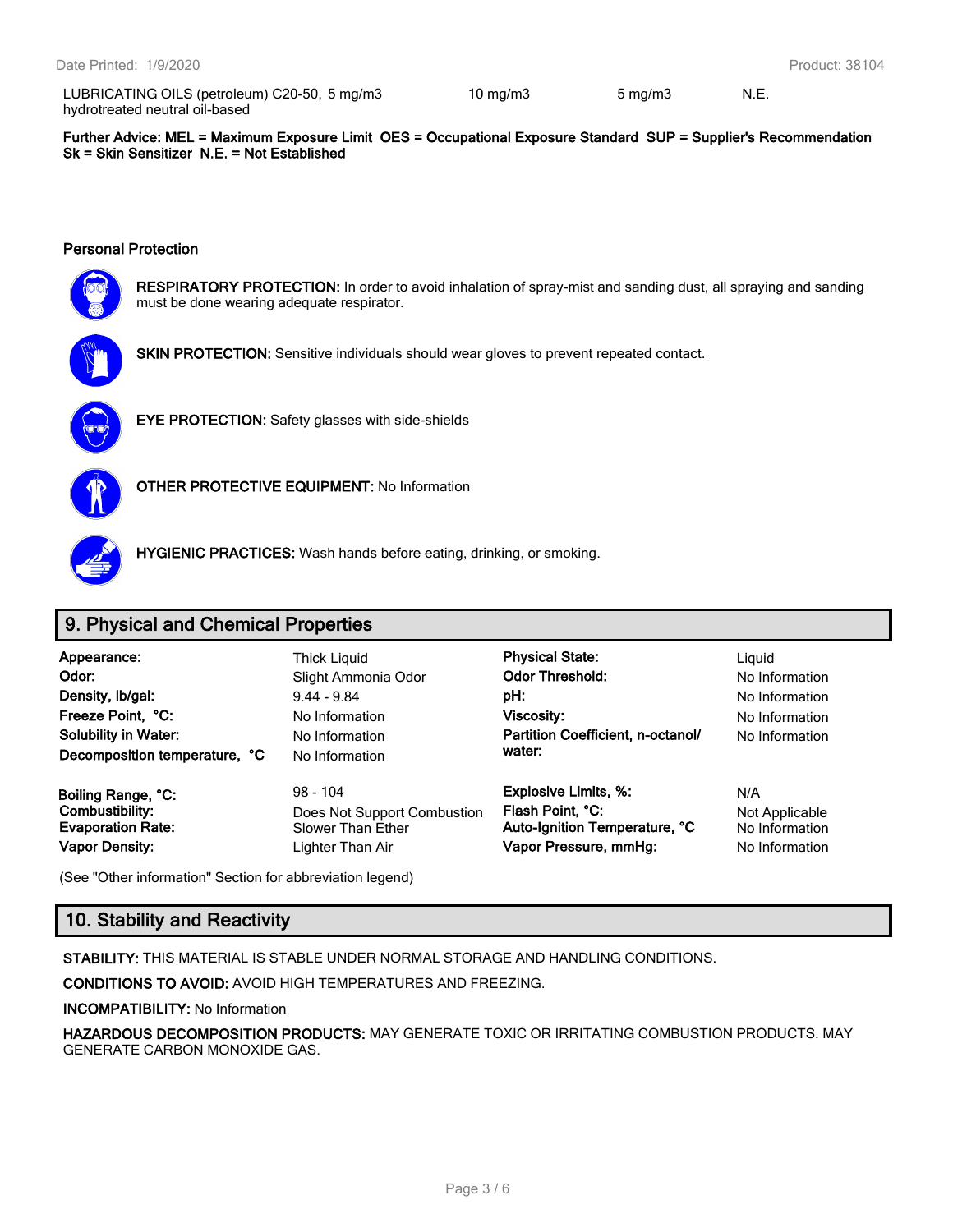## **11. Toxicological Information**



## **Practical Experiences**

**EFFECT OF OVEREXPOSURE - INHALATION:** Inhalation may cause irritation to the respiratory tract (nose, mouth, mucous membranes). This product contains crystalline silica, which is considered a hazard by inhalation.

**EFFECT OF OVEREXPOSURE - SKIN CONTACT:** PROLONGED OR REPEATED CONTACT MAY CAUSE IRRITATION.

**EFFECT OF OVEREXPOSURE - EYE CONTACT:** MILD EYE IRRITANT.

**EFFECT OF OVEREXPOSURE - INGESTION:** May be harmful if swallowed. May cause gastrointestinal disturbance.

**EFFECT OF OVEREXPOSURE - CHRONIC HAZARDS:** Crystalline silica is known to cause silicosis, a noncancerous lung disease. Exposure is by route of inhalation. If material is in a liquid matrix it is unlikely to be inhaled.

**CARCINOGENICITY:** Crystalline silica has been classified by IARC and NTP as a carcinogen for humans (Group 1) from lab animal studies. Inhalation of crystalline silica can cause lung cancer. Under normal use conditions, such as brush, pad, or roller application, carcinogenic materials are suspended in a liquid matrix and are unlikely to be inhaled. Risk of cancer depends on duration and level of exposure from sanding surfaces or spray mist. When sanding or spraying product use (NIOSH/MSHA approved) respiratory protection.

**PRIMARY ROUTE(S) OF ENTRY:** Eye Contact, Ingestion, Inhalation, Skin Contact

#### **Acute Toxicity Values The acute effects of this product have not been tested. Data on individual components are tabulated below**

| CAS-No.<br>1317-65-3 | <b>Chemical Name</b><br>LIMESTONE | Oral LD50<br>6,450 mg/kg (Rat) | Dermal LD50<br>> 2,000 mg/kg | Vapor LC50<br>$>20$ mg/L |
|----------------------|-----------------------------------|--------------------------------|------------------------------|--------------------------|
| 92704-41-1           | KAOLIN, CALCINED                  | >2000 mg/kg                    | (Rabbit)<br>>5000 mg/kg      | $>20$ mg/L               |
| 1336-21-6            | AMMONIUM HYDROXIDE                | 350 mg/kg (Rat)                | N.I.                         | N.I.                     |

N.I. = No Information

# **12. Ecological Information**

#### **ECOLOGICAL INFORMATION:** No Information

## **13. Disposal Information**



**Product**

**DISPOSAL METHOD:** DO NOT DUMP INTO ANY SEWERS, ON THE GROUND, OR INTO ANY BODY OF WATER. ALL DISPOSAL METHODS MUST BE IN COMPLIANCE WITH ALL FEDERAL, STATE/PROVINCIAL, AND LOCAL LAWS AND REGULATIONS.

**STEPS TO BE TAKEN IN CASE MATERIAL IS RELEASED OR SPILLED:** ISOLATE HAZARD AREA AND KEEP UNNECESSARY PEOPLE AWAY. DO NOT ALLOW THE LIQUID TO ENTER INTO ANY SEWERS, ONTO THE GROUND OR INTO ANY BODY OF WATER. FOR LARGE SPILLS, USE A DIKE AND PUMP INTO APPROPRIATE CONTAINERS. SMALL SPILLS, DILUTE WITH WATER AND RECOVER OR USE NON-COMBUSTIBLE ABSORBENT MATERIAL AND SHOVEL INTO WASTE CONTAINERS.

# **14. Transport Information**

**SPECIAL TRANSPORT PRECAUTIONS:** Not Regulated by DOT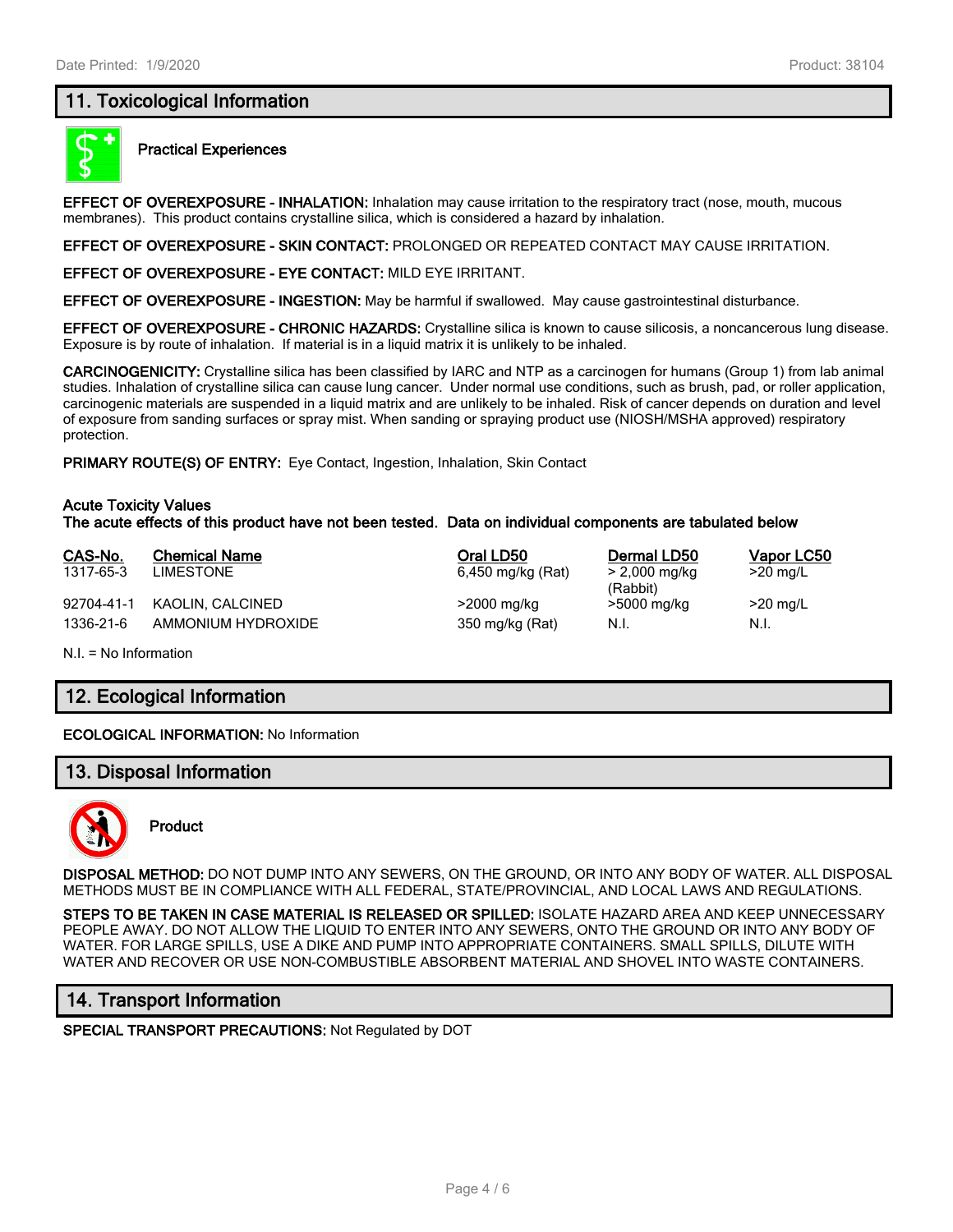| <b>DOT Proper Shipping Name:</b> | Not Regulated | <b>Packing Group:</b>    | Not Regulated  |
|----------------------------------|---------------|--------------------------|----------------|
|                                  |               | <b>Hazard SubClass:</b>  | Not Regulated  |
| <b>DOT Technical Name:</b>       | Not Regulated | Resp. Guide Page:        | No Information |
| <b>DOT Hazard Class:</b>         | Not Regulated | <b>DOT UN/NA Number:</b> | Not Regulated  |

# **15. Regulatory Information**

# **U.S. Federal Regulations:**

## **CERCLA - SARA Hazard Category**

This product has been reviewed according to the EPA 'Hazard Categories' promulgated under Sections 311 and 312 of the Superfund Amendment and Reauthorization Act of 1986 (SARA Title III) and is considered, under applicable definitions, to meet the following categories:

Carcinogenicity, Specific target organ toxicity (single or repeated exposure)

## **SARA SECTION 313:**

This product contains the following substances subject to the reporting requirements of Section 313 of Title III of the Superfund Amendment and Reauthorization Act of 1986 and 40 CFR part 372:

| <b>Chemical Name</b> |  |
|----------------------|--|
|                      |  |

AMMONIUM HYDROXIDE 1336-21-6

## **TOXIC SUBSTANCES CONTROL ACT:**

This product contains the following chemical substances subject to the reporting requirements of TSCA 12(B) if exported from the United States:

**Chemical Name CAS-No.**

No TSCA components exist in this product.

# **U.S. State Regulations: NEW JERSEY RIGHT-TO-KNOW:**

The following materials are non-hazardous, but are among the top five components in this product.

| <b>Chemical Name</b>   | CAS-No.     |
|------------------------|-------------|
| WATER                  | 7732-18-5   |
| <b>ACRYLIC POLYMER</b> | Proprietary |

## **PENNSYLVANIA RIGHT-TO-KNOW**

The following non-hazardous ingredients are present in the product at greater than 3%.

**Chemical Name CAS-No.** WATER 7732-18-5 ACRYLIC POLYMER **Proprietary** Proprietary

# **International Regulations: As follows -**

#### **CANADIAN WHMIS:**

This MSDS has been prepared in compliance with Controlled Product Regulations except for the use of the 16 headings.

**WHMIS Class** No Information